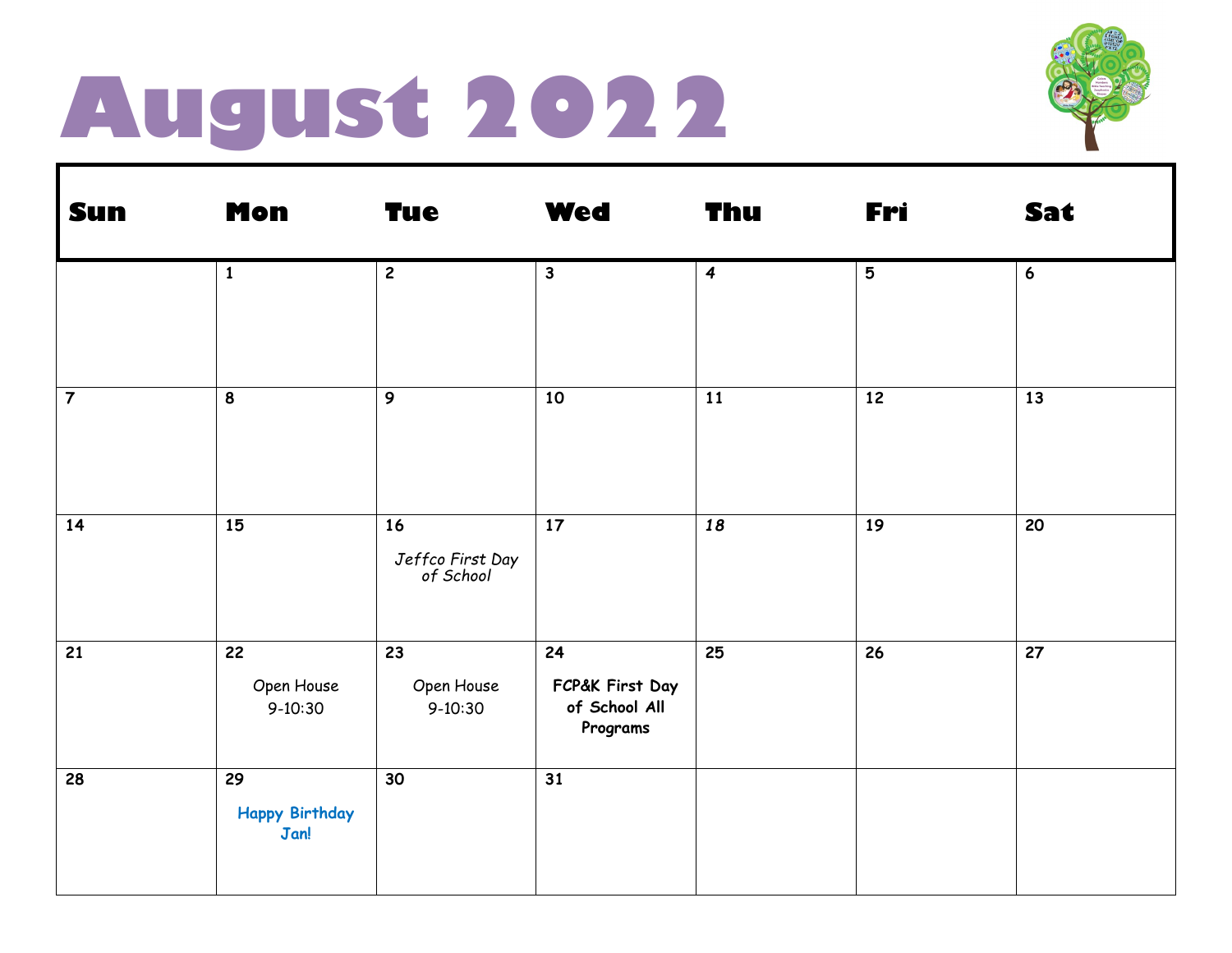## **September 2022**



| <b>Sun</b>              | <b>Mon</b>                      | <b>Tue</b>                                      | <b>Wed</b>     | Thu              | Fri                                                | Sat          |
|-------------------------|---------------------------------|-------------------------------------------------|----------------|------------------|----------------------------------------------------|--------------|
|                         |                                 |                                                 |                | $\boldsymbol{1}$ | $\mathbf{2}$                                       | $\mathbf{3}$ |
| $\overline{\mathbf{4}}$ | 5<br>Labor Day<br>No School     | $\boldsymbol{6}$<br>Happy Birthday<br>D'Lynn!   | $\overline{7}$ | 8                | $\boldsymbol{9}$                                   | 10           |
| 11                      | 12                              | 13                                              | 14<br>Chapel   | 15<br>Chapel     | 16                                                 | 17           |
| 18                      | 19<br>Special Event             | 20<br>Special Event<br>Happy Birthday<br>Becky! | 21             | 22               | 23<br>Jeffco No School<br>Happy Birthday<br>Kelly! | 24           |
| 25                      | 26<br>Fall Lifetouch<br>Picture | 27<br>Fall Lifetouch<br>Picture                 | 28             | 29               | 30                                                 |              |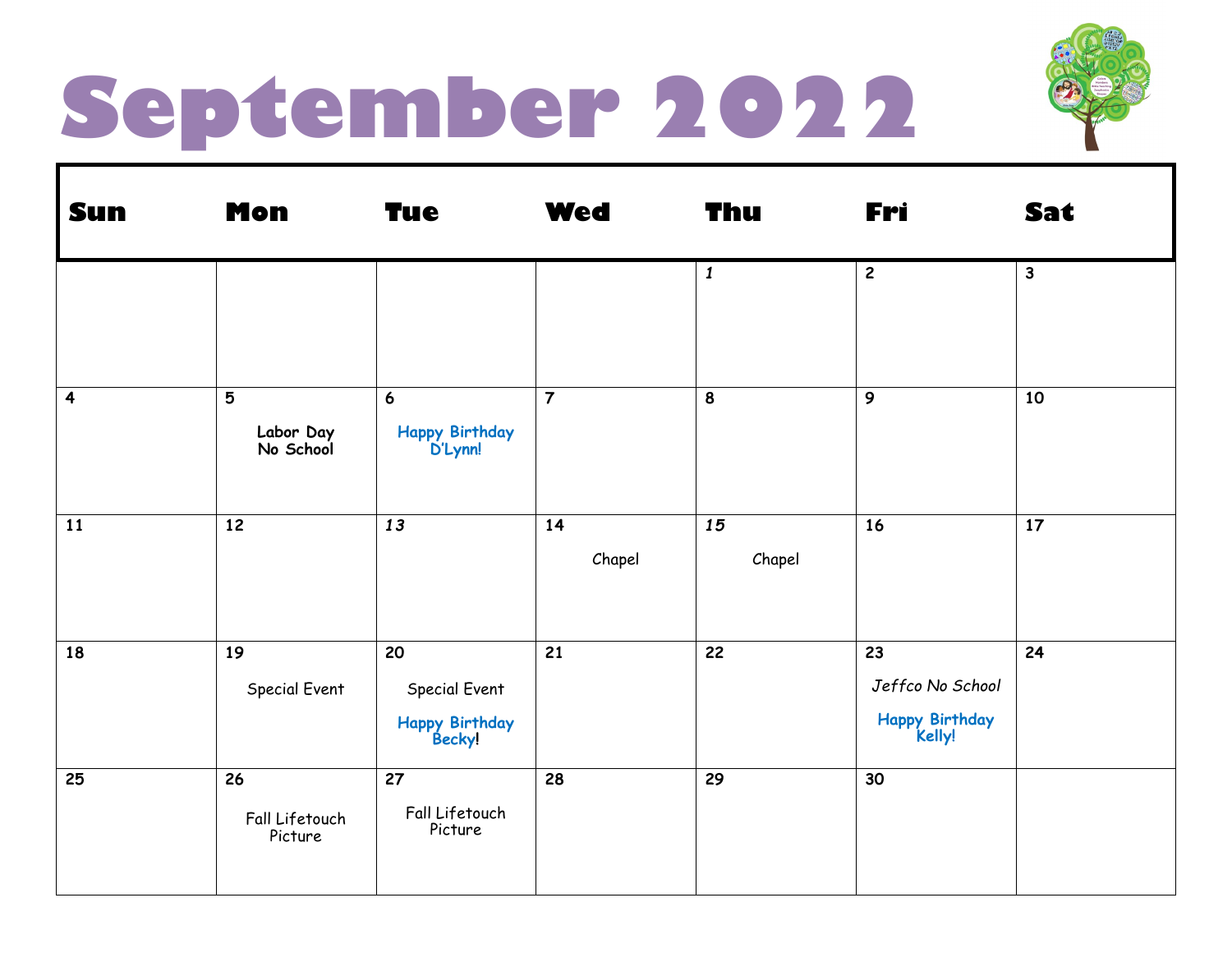#### **October 2022**



| <b>Sun</b>                                                | <b>Mon</b>                                | <b>Tue</b>                                              | <b>Wed</b>            | Thu                                  | Fri                                  | Sat          |
|-----------------------------------------------------------|-------------------------------------------|---------------------------------------------------------|-----------------------|--------------------------------------|--------------------------------------|--------------|
|                                                           |                                           |                                                         |                       |                                      |                                      | $\mathbf{1}$ |
| $\overline{c}$                                            | $\mathbf{3}$                              | $\overline{4}$                                          | $\overline{5}$        | 6                                    | $\overline{\mathbf{7}}$              | 8            |
|                                                           |                                           |                                                         |                       |                                      |                                      |              |
| $\mathbf{9}$                                              | 10                                        | <b>11</b>                                               | 12<br>Chapel          | 13<br>Chapel                         | 14                                   | 15           |
| 16                                                        | $17$<br>Special Event                     | 18<br>Special Event<br>Happy Birthday<br>Melanie!       | 19                    | 20<br><b>Fall Break</b><br>No School | 21<br><b>Fall Break</b><br>No School | 22           |
| $\overline{23}$<br>Happy Birthday<br>Laux & Kaycee!<br>30 | 24<br>Fall Conferences<br>No School<br>31 | $\overline{25}$<br><b>Fall Conferences</b><br>No School | 26<br>Fall Pajama Day | 27<br>Fall Pajama Day                | 28                                   | 29           |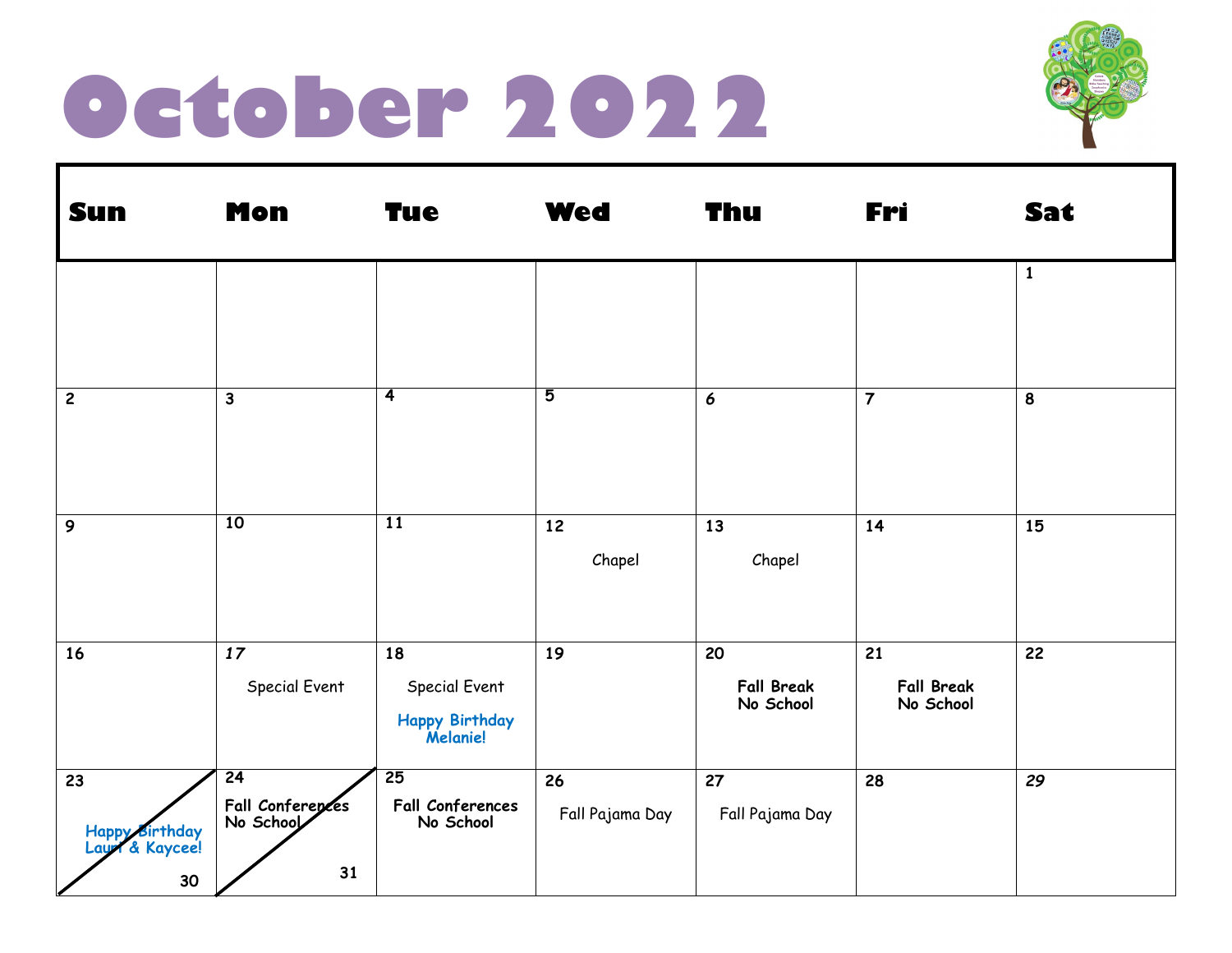### **November 2022**



| <b>Sun</b>       | <b>Mon</b>                               | <b>Tue</b>                               | <b>Wed</b>                               | <b>Thu</b>                               | Fri                                      | Sat |
|------------------|------------------------------------------|------------------------------------------|------------------------------------------|------------------------------------------|------------------------------------------|-----|
|                  |                                          | $\mathbf{1}$                             | $\overline{2}$                           | $\mathbf{3}$                             | $\overline{\mathbf{4}}$                  | 5   |
| $\boldsymbol{6}$ | $\overline{7}$                           | $\pmb{8}$                                | 9<br>Chapel                              | 10<br>Chapel                             | 11                                       | 12  |
| 13               | 14<br>Thanksgiving<br>Parties            | 15                                       | 16                                       | $17$                                     | 18                                       | 19  |
| 20               | 21<br>Thanksgiving<br>Break<br>No School | 22<br>Thanksgiving<br>Break<br>No School | 23<br>Thanksgiving<br>Break<br>No School | 24<br>Thanksgiving<br>Break<br>No School | 25<br>Thanksgiving<br>Break<br>No School | 26  |
| 27               | 28                                       | 29                                       | 30                                       |                                          |                                          |     |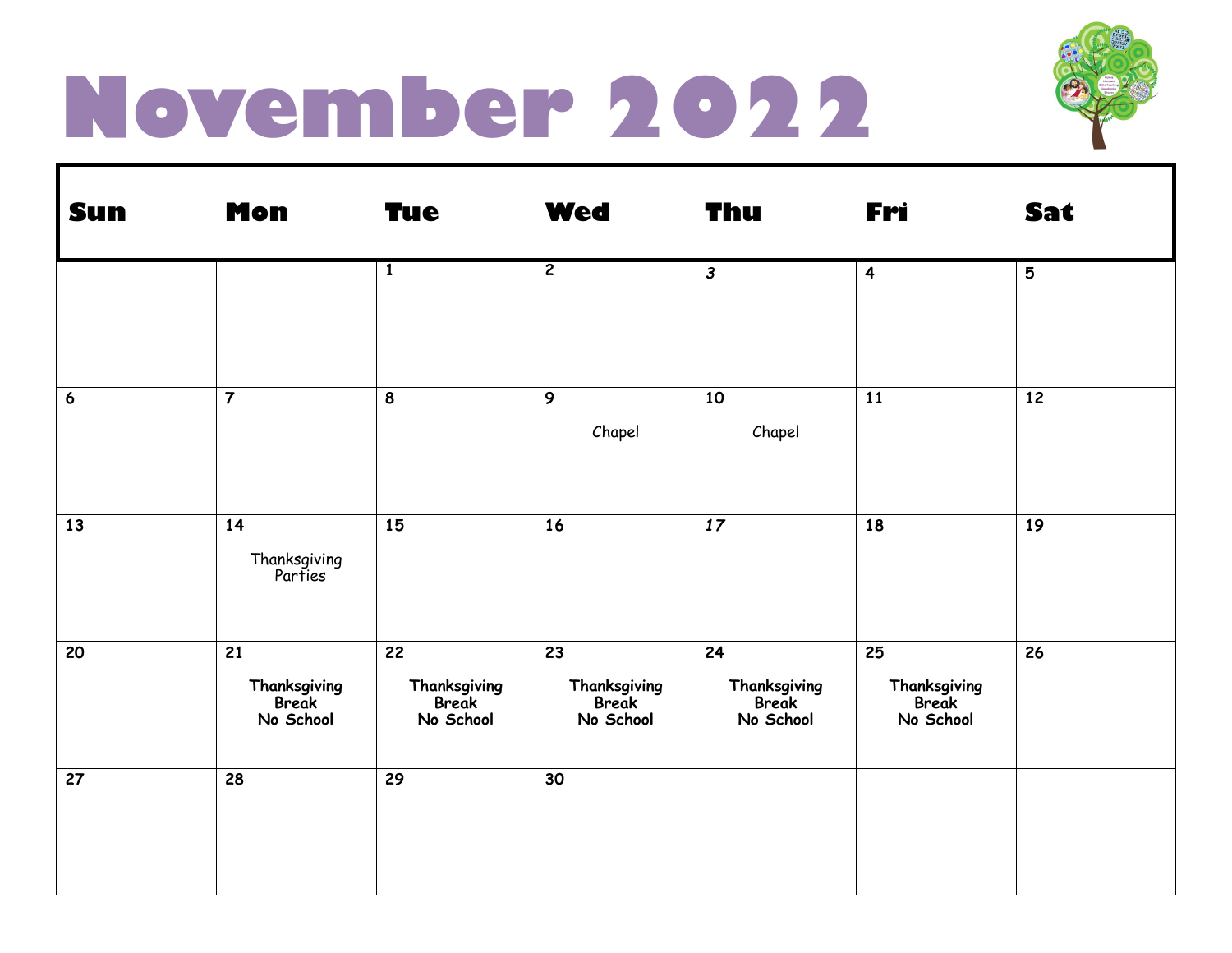#### **December 2022**



| <b>Sun</b>              | <b>Mon</b>                                | <b>Tue</b>                                | <b>Wed</b>                                | <b>Thu</b>                                | Fri                                       | Sat          |
|-------------------------|-------------------------------------------|-------------------------------------------|-------------------------------------------|-------------------------------------------|-------------------------------------------|--------------|
|                         |                                           |                                           |                                           | $\boldsymbol{1}$                          | $\overline{2}$                            | $\mathbf{3}$ |
| $\overline{\mathbf{4}}$ | 5                                         | $\boldsymbol{6}$                          | $\overline{7}$                            | 8                                         | 9                                         | 10           |
| 11                      | 12<br>Christmas<br>Parties                | 13                                        | 14                                        | 15                                        | 16                                        | 17           |
| 18                      | 19<br><b>Christmas Break</b><br>No School | 20<br><b>Christmas Break</b><br>No School | 21<br><b>Christmas Break</b><br>No School | 22<br><b>Christmas Break</b><br>No School | 23<br><b>Christmas Break</b><br>No School | 24           |
| 25                      | 26<br><b>Christmas Break</b><br>No School | 27<br><b>Christmas Break</b><br>No School | 28<br><b>Christmas Break</b><br>No School | 29<br><b>Christmas Break</b><br>No School | 30<br><b>Christmas Break</b><br>No School | 31           |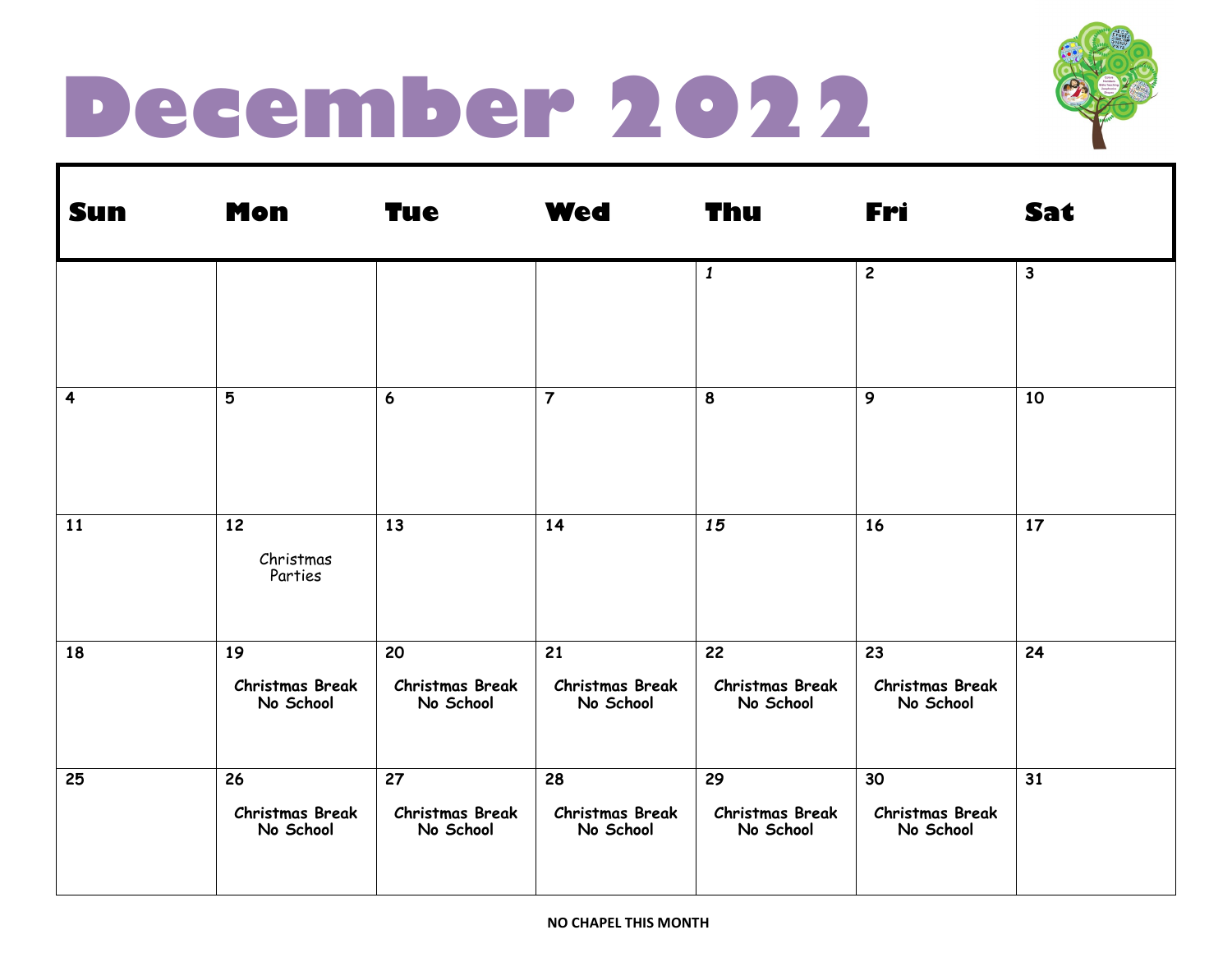### **January 2023**



| <b>Sun</b>   | <b>Mon</b>                                                        | <b>Tue</b>                                          | <b>Wed</b>                                                     | Thu                                                                          | Fri                                                    | <b>Sat</b>     |
|--------------|-------------------------------------------------------------------|-----------------------------------------------------|----------------------------------------------------------------|------------------------------------------------------------------------------|--------------------------------------------------------|----------------|
| $\mathbf{1}$ | $\overline{c}$<br><b>Christmas Break</b><br>No School             | $\mathbf{3}$<br><b>Christmas Break</b><br>No School | $\overline{\mathbf{4}}$<br><b>Christmas Break</b><br>No School | 5<br><b>Christmas Break</b><br>No School<br><b>Happy Birthday</b><br>Joanna! | $6\overline{6}$<br><b>Christmas Break</b><br>No School | $\overline{7}$ |
| 8            | 9<br>Happy Birthday<br>Jennifer!                                  | 10                                                  | 11<br>Chapel                                                   | 12<br>Chapel                                                                 | 13                                                     | 14             |
| 15           | 16<br>MLK Day<br>No School                                        | 17                                                  | 18                                                             | 19                                                                           | 20                                                     | 21             |
| 22           | 23<br>Current/Alumni<br>Registration<br>Happy Birthday<br>Laurie! | 24                                                  | 25                                                             | 26                                                                           | 27                                                     | 28             |
| 29           | 30<br>Open Registration<br>Happy Birthday<br>Ayla!                | 31                                                  |                                                                |                                                                              |                                                        |                |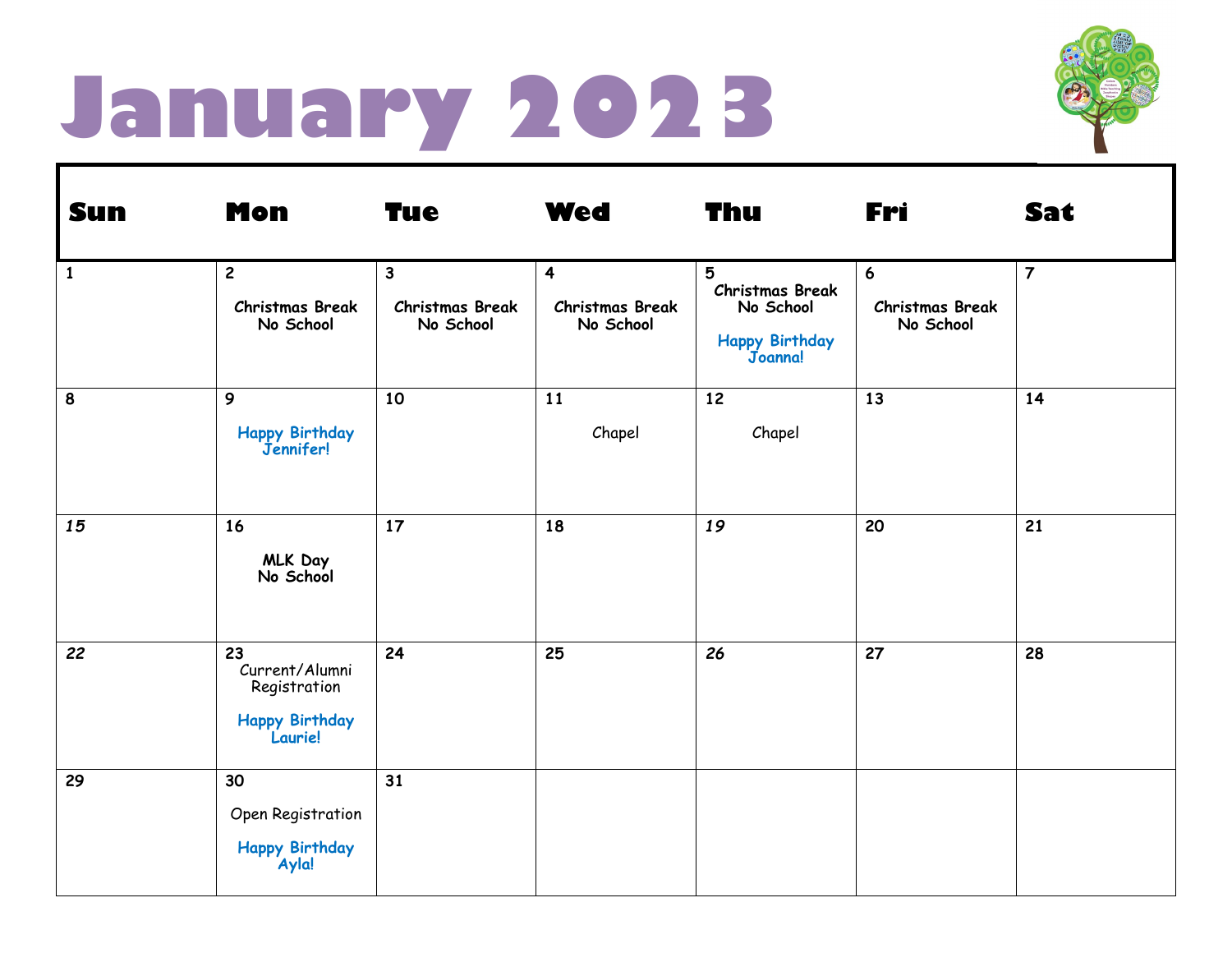## **February 2023**



| <b>Sun</b> | <b>Mon</b>                         | <b>Tue</b>                         | <b>Wed</b>          | Thu                 | Fri          | Sat                     |
|------------|------------------------------------|------------------------------------|---------------------|---------------------|--------------|-------------------------|
|            |                                    |                                    | $\mathbf{1}$        | $\overline{2}$      | $\mathbf{3}$ | $\overline{\mathbf{4}}$ |
| 5          | $\boldsymbol{6}$                   | $\overline{7}$                     | $\pmb{8}$           | 9                   | 10           | 11                      |
| 12         | 13<br>Spring Lifetouch<br>Pictures | 14<br>Spring Lifetouch<br>Pictures | 15<br>Chapel        | 16<br>Chapel        | 17           | 18                      |
| 19         | 20<br>President's Day<br>No School | 21<br>In-Service Day<br>No School  | 22<br>Special Event | 23<br>Special Event | 24           | 25                      |
| 26         | 27<br>Happy Birthday<br>Paulette!  | 28                                 |                     |                     |              |                         |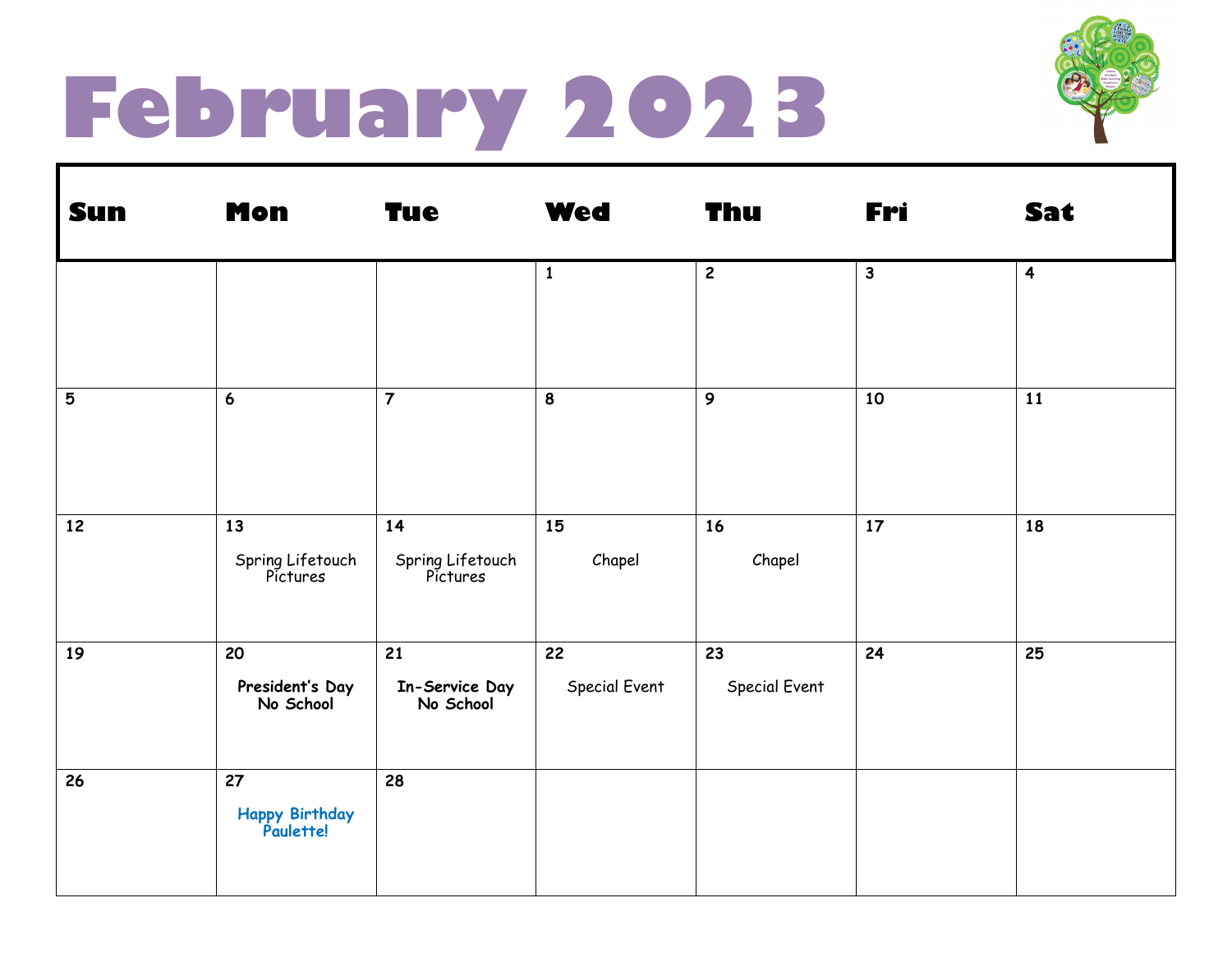#### **March 2023**



| <b>Sun</b>     | <b>Mon</b>                      | <b>Tue</b>                      | <b>Wed</b>                      | <b>Thu</b>                             | Fri                             | Sat                     |
|----------------|---------------------------------|---------------------------------|---------------------------------|----------------------------------------|---------------------------------|-------------------------|
|                |                                 |                                 | $\mathbf{1}$                    | $\overline{c}$                         | $\mathbf{3}$                    | $\overline{\mathbf{4}}$ |
| $\overline{5}$ | $\boldsymbol{6}$                | $\overline{7}$                  | 8<br>Chapel                     | 9<br>Chapel                            | 10                              | 11                      |
| 12             | 13                              | 14                              | 15                              | 16<br>Spring Program<br>6:30-8:00 p.m. | 17                              | 18                      |
| 19             | 20<br>Spring Break<br>No School | 21<br>Spring Break<br>No School | 22<br>Spring Break<br>No School | 23<br>Spring Break<br>No School        | 24<br>Spring Break<br>No School | 25                      |
| 26             | 27                              | 28<br>Happy Birthday<br>Cora!   | 29                              | 30                                     | 31                              |                         |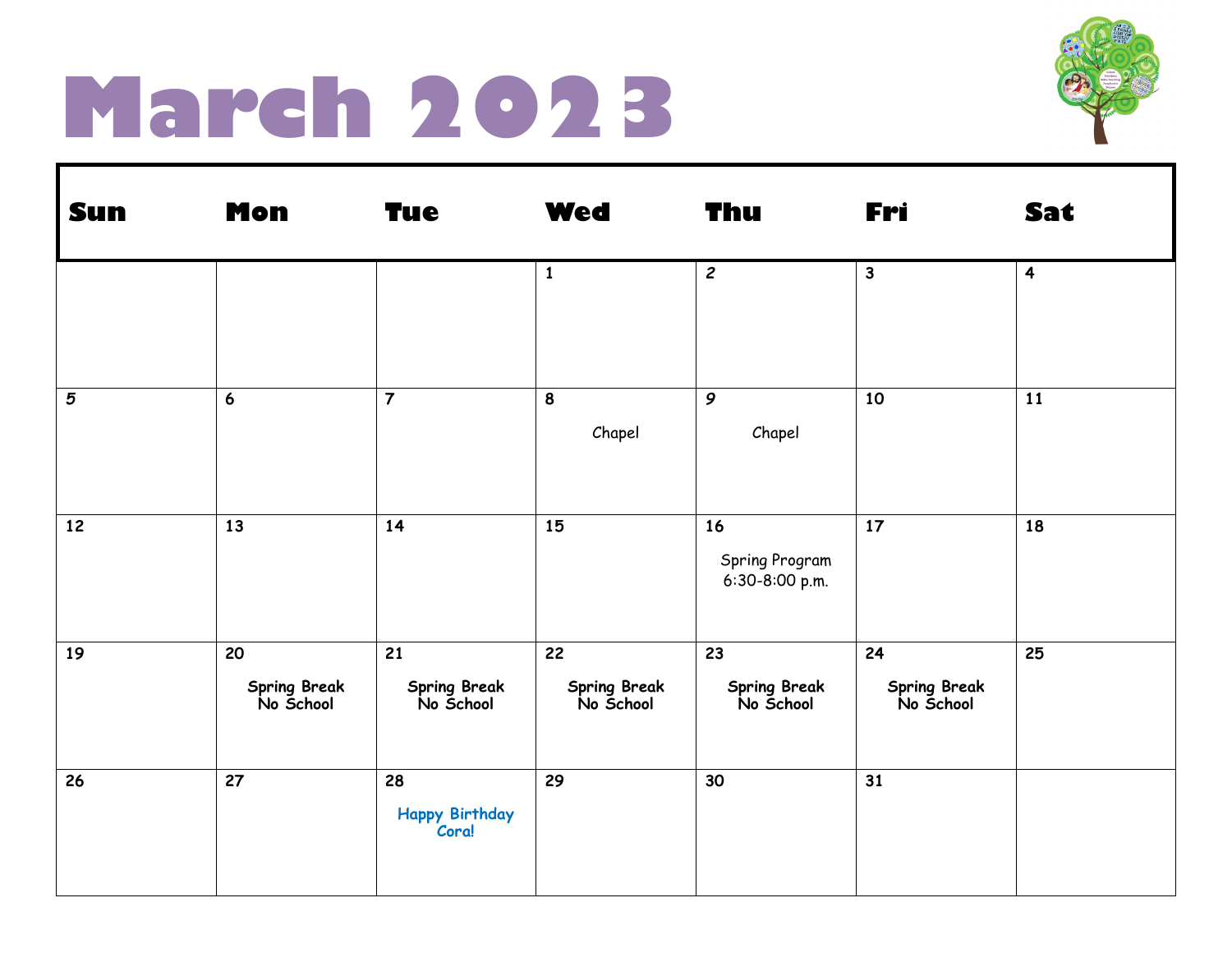## **April 2023**



| <b>Sun</b>     | <b>Mon</b>                               | <b>Tue</b>                               | <b>Wed</b>              | Thu                     | Fri                                        | Sat                                      |
|----------------|------------------------------------------|------------------------------------------|-------------------------|-------------------------|--------------------------------------------|------------------------------------------|
|                |                                          |                                          |                         |                         |                                            | $\mathbf{1}$<br>Happy Birthday<br>April! |
| $\overline{c}$ | $\mathbf{3}$                             | $\overline{\mathbf{4}}$                  | 5                       | $\boldsymbol{6}$        | $\overline{7}$<br>Good Friday<br>No School | 8                                        |
| $\mathcal{G}$  | 10<br><b>Happy Birthday</b><br>Kristy!   | 11                                       | 12<br>Chapel            | 13<br>Chapel            | 14                                         | 15                                       |
| 16             | 17<br>Spring<br>Conferences<br>No School | 18<br>Spring<br>Conferences<br>No School | 19<br>Spring Pajama Day | 20<br>Spring Pajama Day | 21                                         | 22                                       |
| 23<br>30       | 24<br>Special Event                      | 25<br>Special Event                      | 26                      | 27                      | 28                                         | 29                                       |